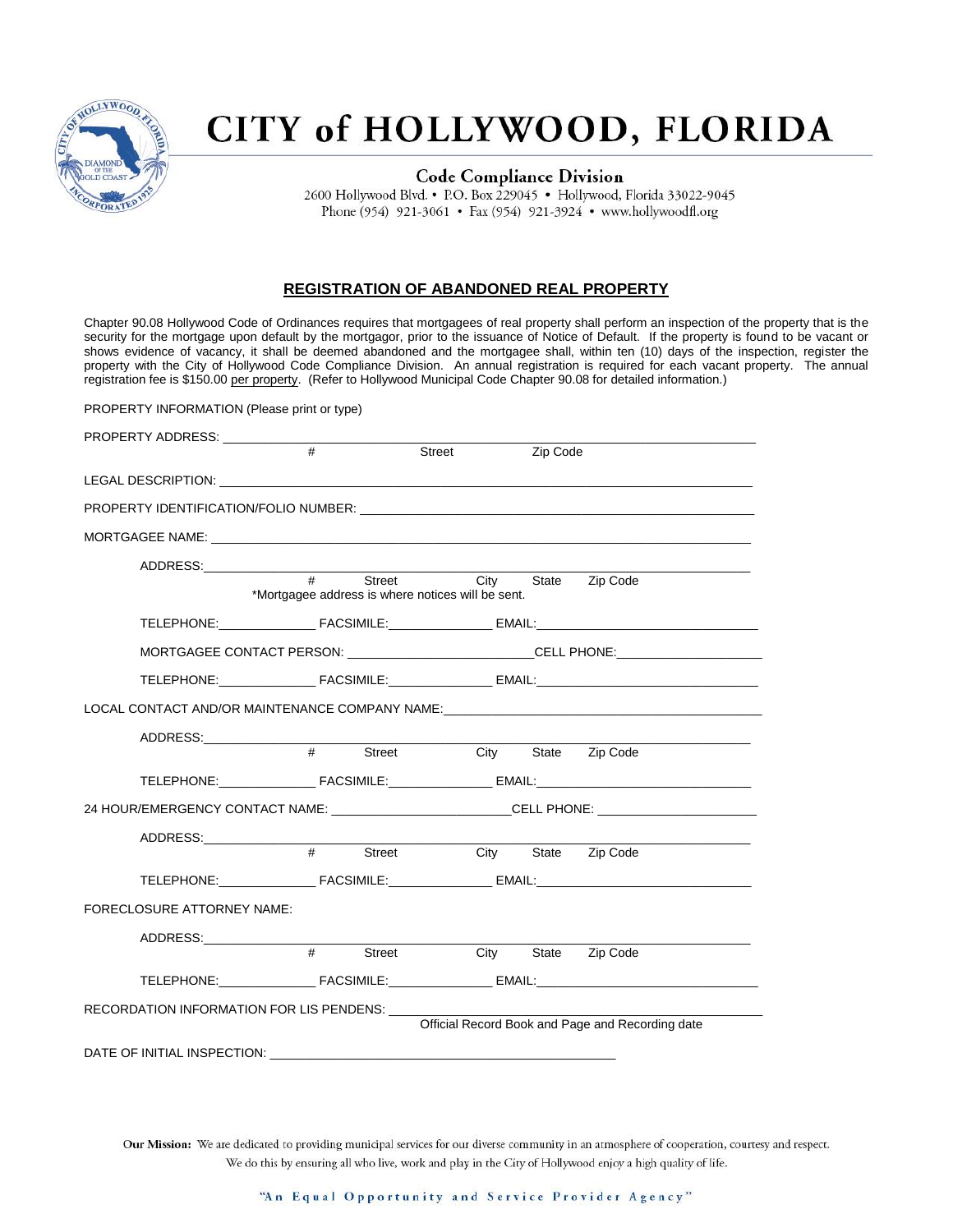

# CITY of HOLLYWOOD, FLORIDA

**Code Compliance Division** 2600 Hollywood Blvd. • P.O. Box 229045 • Hollywood, Florida 33022-9045 Phone (954) 921-3061 • Fax (954) 921-3924 • www.hollywoodfl.org

It is the purpose and intent of the City to establish a process to address the amount of abandoned real properties located within the City of Hollywood. It is the City's further intent to specifically establish an abandoned residential property program as a mechanism to protect residential neighborhoods from becoming blighted through the lack of adequate maintenance and security of abandoned properties. (Chapter 90 Section 90.08)

- **1.** (Section 90.08) Registration of Abandoned Real Property: A mortgagee who holds a mortgage on real property must perform an inspection on the property prior to the issuance of a Notice of Default. If the property is found to be vacant or shows signs of vacancy, it will be considered abandoned and the mortgagee has ten (10) days from the inspection to register the property with the City of Hollywood Code Compliance. **An annual registration form is required for each vacant property.**
- **2.** If the property is occupied but remains in default, it shall be inspected by the mortgagee monthly or if the property is vacant or shows signs of vacancy it shall be considered vacant and the property must be registered with the City of Hollywood. Any person or corporation that has registered must report any change of information to the City of Hollywood Code Compliance within ten (10) days of the change.
- **3.** Maintenance and Security Requirements: Properties shall be maintained and secured in accordance with the City of Hollywood Municipal Code.

Violations of Sections 90.08, 90.09 & 90.10 may be subject to a penalty of up to \$500.00.

|                                          | (Print Name)                                                                                                       |
|------------------------------------------|--------------------------------------------------------------------------------------------------------------------|
|                                          |                                                                                                                    |
|                                          |                                                                                                                    |
|                                          | The forgoing instrument was acknowledged before me, the undersigned Notary Public in and for the State of          |
| WITNESS my hand<br>And official seal     | Notary Public, State of ____________________________                                                               |
|                                          |                                                                                                                    |
|                                          | Printed name of Notary Public exactly as commissioned<br>Personally known to me ___<br>Or produced identification: |
|                                          | (Type of identification produced)                                                                                  |
| registration of abandoned real property. | Please contact the City of Hollywood's Code Compliance at (954)921-3061 with any questions regarding               |

Our Mission: We are dedicated to providing municipal services for our diverse community in an atmosphere of cooperation, courtesy and respect. We do this by ensuring all who live, work and play in the City of Hollywood enjoy a high quality of life.